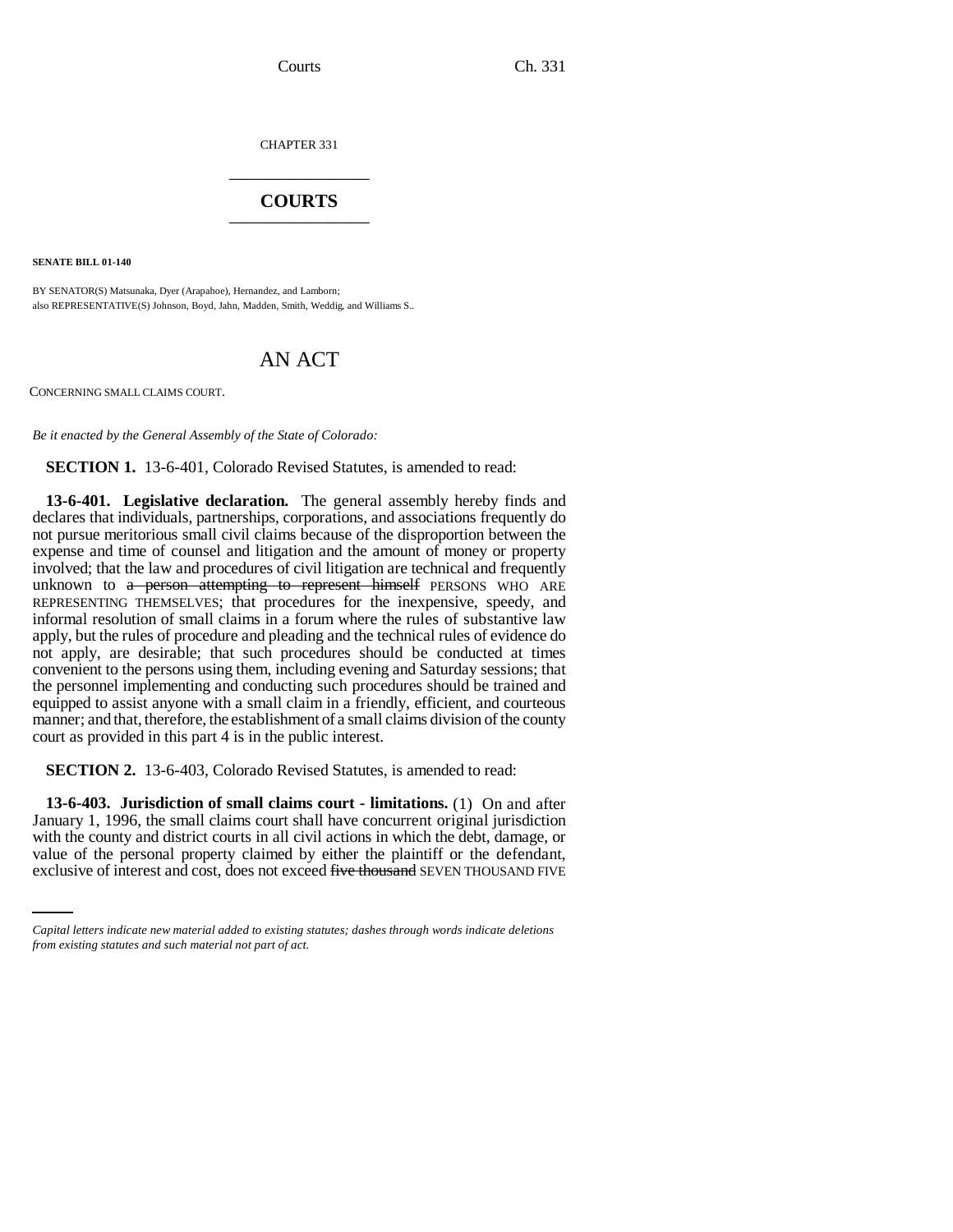### Ch. 331 Courts

HUNDRED dollars, including SUCH CIVIL PENALTIES AS MAY BE PROVIDED BY LAW. By way of further example, and not limitation, THE SMALL CLAIMS COURT SHALL HAVE jurisdiction to hear and determine actions in tort and assess damages therein not to exceed five thousand SEVEN THOUSAND FIVE HUNDRED dollars. The small claims court division shall also have concurrent original jurisdiction with the county and district courts in actions where a party seeks to enforce a restrictive covenant on residential property and the amount required to comply with the covenant does not exceed five thousand SEVEN THOUSAND FIVE HUNDRED dollars, exclusive of interest and costs, and in actions where a party seeks REPLEVIN IF THE VALUE OF THE PROPERTY SOUGHT DOES NOT EXCEED SEVEN THOUSAND FIVE HUNDRED DOLLARS, AND IN ACTIONS WHERE A PARTY SEEKS TO ENFORCE A CONTRACT BY SPECIFIC PERFORMANCE OR to disaffirm, avoid, or rescind a contract and the amount at issue does not exceed five thousand SEVEN THOUSAND FIVE HUNDRED dollars.

(2) The small claims court shall have no jurisdiction except that specifically conferred upon it by law. In particular, it shall have no jurisdiction over the following matters:

(a) Those matters excluded from county court jurisdiction under section 13-6-105 (1);

- (b) Actions involving claims of defamation by libel or slander;
- (c) Actions of forcible entry, forcible detainer, or unlawful detainer;
- (d) Actions in replevin;

(e) Actions for specific performance, except as required to enforce restrictive covenants on residential property;

- (f) Actions brought or defended on behalf of a class;
- (g) Actions requesting or involving prejudgment remedies;
- (h) Actions involving injunctive relief, except as required to:
- (I) Enforce restrictive covenants on residential property; and to
- (II) Enforce the provisions of article 2.5 of title 6, C.R.S.;
- (III) ACCOMPLISH REPLEVIN; AND

(IV) ENTER JUDGMENTS IN ACTIONS WHERE A PARTY SEEKS TO ENFORCE A CONTRACT BY SPECIFIC PERFORMANCE OR TO DISAFFIRM, AVOID, OR RESCIND A CONTRACT;

- (i) Traffic violations and other criminal matters;
- (j) Awards of body executions.

**SECTION 3.** 13-6-405 (2) and (4), Colorado Revised Statutes, are amended to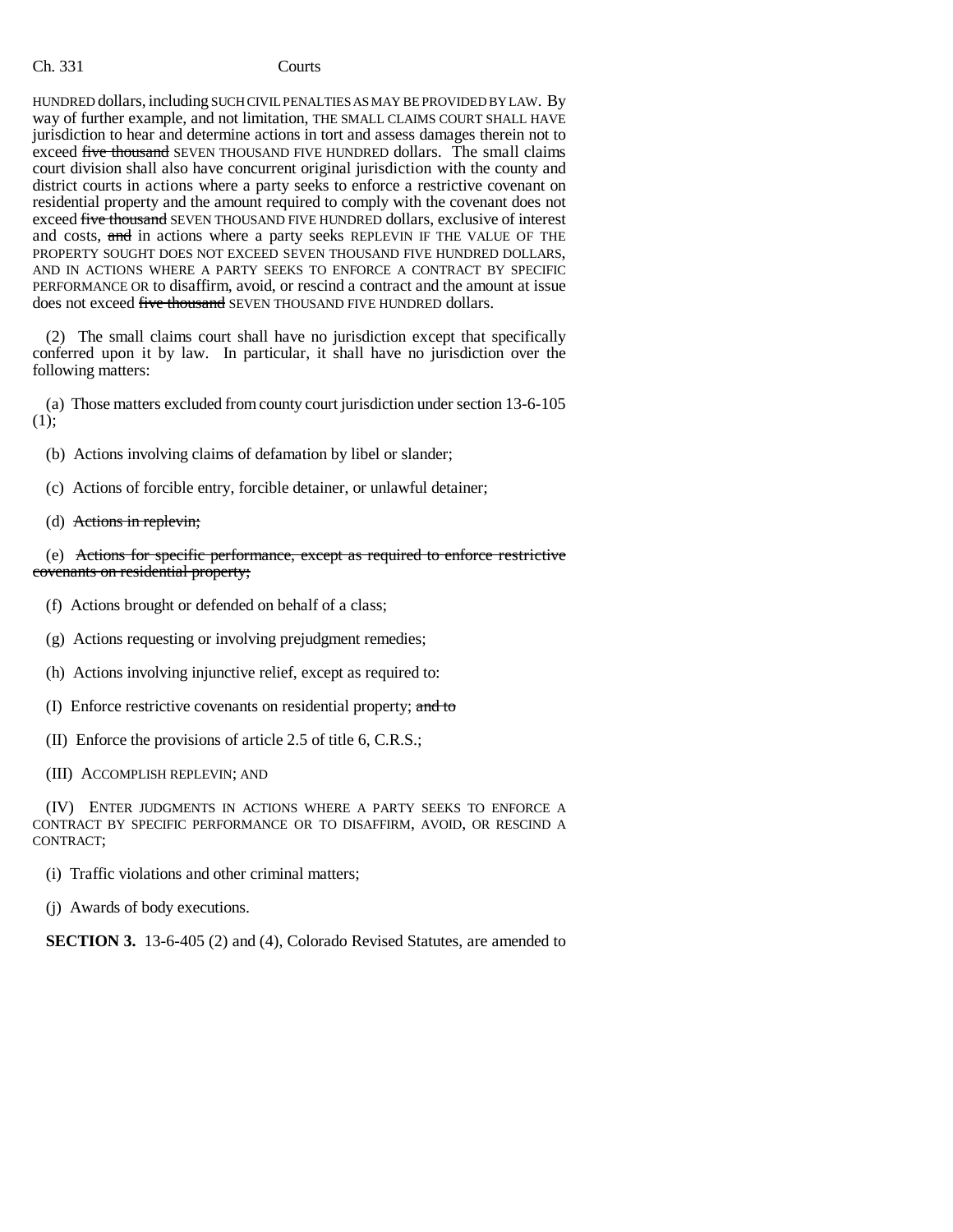read:

**13-6-405. Magistrate in small claims court.** (2) A magistrate shall be a qualified attorney-at-law admitted to practice in the state of Colorado or a nonattorney if he THE NONATTORNEY is serving as a county judge pursuant to section 13-6-203.

(4) If any party objects to FILES A TIMELY WRITTEN OBJECTION, PURSUANT TO RULE OF THE SUPREME COURT, WITH the magistrate CONDUCTING THE HEARING, that party's case shall be rereferred to a judge.

**SECTION 4.** 13-6-407, Colorado Revised Statutes, is amended to read:

**13-6-407. Parties - representation.** (1) Any natural person, corporation, partnership, association, or other organization may commence or defend an action in the small claims court, but no assignee or other person not a real party to the transaction which is the subject of the action may commence an action therein, except as a COURT-APPOINTED personal representative, CONSERVATOR, OR GUARDIAN OF THE REAL PARTY IN INTEREST.

(2) (a) (I) Notwithstanding the provisions of article 5 of title 12, C.R.S., in the small claims court, an individual shall represent himself OR HERSELF; a partnership shall be represented by an active general partner or an authorized full-time employee; a union shall be represented by an authorized active union member or full-time employee; a for-profit corporation shall be represented by one of its full-time officers or full-time employees; an association shall be represented by one of its active members or by a full-time employee of the association; and any other kind of organization or entity shall be represented by one of its active members or full-time employees or, in the case of a nonprofit corporation, a duly elected nonattorney officer or an employee.

(II) It being IS the intent of this section that no attorney, except pro se or as an authorized full-time employee or active general partner of a partnership, an authorized active member or full-time employee of a union, a full-time officer or full-time employee of a for-profit corporation, or a full-time employee or active member of an association, which partnership, union, corporation, or association is a party, shall appear or take any part in the filing or prosecution or defense of any matter in the small claims court, EXCEPT AS PERMITTED BY SUPREME COURT RULE.

(b) IN ACTIONS ARISING UNDER PART 1 OF ARTICLE 12 OF TITLE 38, C.R.S., INCLUDING, BUT NOT LIMITED TO, ACTIONS INVOLVING CLAIMS FOR THE RECOVERY OF A SECURITY DEPOSIT OR FOR DAMAGE TO PROPERTY ARISING FROM A LANDLORD-TENANT RELATIONSHIP, A PROPERTY MANAGER WHO HAS RECEIVED SECURITY DEPOSITS, RENTS, OR BOTH, OR WHO HAS SIGNED A LEASE AGREEMENT ON BEHALF OF THE OWNER OF THE REAL PROPERTY THAT IS THE SUBJECT OF THE SMALL CLAIMS ACTION, SHALL BE PERMITTED TO REPRESENT THE OWNER OF THE PROPERTY IN SUCH ACTION.

(3) IN ANY ACTION TO WHICH THE FEDERAL "SOLDIERS' AND SAILORS'CIVIL RELIEF ACT OF 1940", 50 APP. U.S.C. SEC. 521, IS APPLICABLE, THE COURT MAY ENTER A DEFAULT AGAINST A DEFENDANT WHO IS IN THE MILITARY WITHOUT ENTERING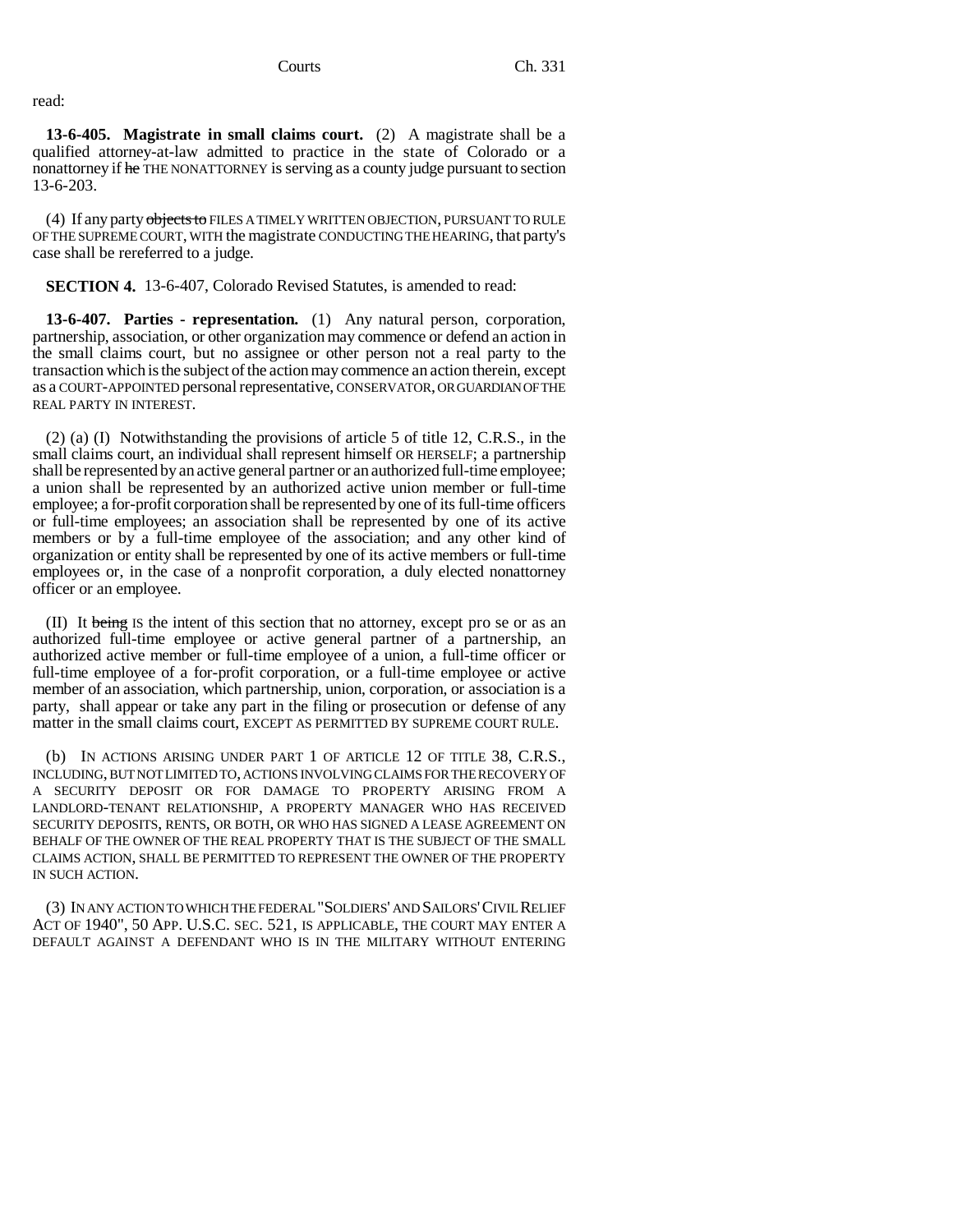### Ch. 331 Courts

JUDGMENT, AND THE COURT SHALL APPOINT AN ATTORNEY TO REPRESENT THE INTERESTS OF THE DEFENDANT PRIOR TO THE ENTRY OF JUDGMENT AGAINST THE DEFENDANT.

 $(3)$  (4) If an attorney appears, as permitted in subsection (2) OR (3) of this section, the opposing OTHER party OR PARTIES in the case may be represented by counsel, if he SUCH PARTY OR PARTIES so chooses CHOOSE.

 $(4)$  (5) Nothing contained in this section is intended to limit or otherwise interfere with a party's right to assign, or to employ counsel to pursue, his PURSUE THAT PARTY'S rights and remedies subsequent to the entry of judgment by a small claims court.

(6) ANY SMALL CLAIMS COURT ACTION IN WHICH AN ATTORNEY APPEARS SHALL BE PROCESSED AND TRIED PURSUANT TO THE STATUTES AND COURT RULES GOVERNING SMALL CLAIMS COURT ACTIONS.

**SECTION 5.** 13-6-408, Colorado Revised Statutes, is amended to read:

**13-6-408. Counterclaims exceeding jurisdiction of small claims court procedures - sanctions for improper assertion.** Counterclaims exceeding the jurisdiction of the small claims court shall be transferred REMOVED TO THE COUNTY OR DISTRICT COURT OF APPROPRIATE JURISDICTION pursuant to rule of the supreme court. If a county or district court determines that a plaintiff who originally filed his A claim in the small claims court is entitled to judgment and also that a counterclaim against the same plaintiff in the small claims action was filed solely to defeat the jurisdiction of the small claims court and was without merit, the county or district court may also award the plaintiff his costs, including reasonable attorney fees, incurred in prosecuting the action in the county or district court.

**SECTION 6.** 13-6-410, Colorado Revised Statutes, is amended to read:

**13-6-410. Appeal of a claim.** If the plaintiff and defendant do not agree at or prior to trial that there shall be no appeal and that the decision of the magistrate or judge shall be final and binding on both parties, A record shall be made OF ALL SMALL CLAIMS COURT PROCEEDINGS, and either the plaintiff or the defendant may appeal pursuant to county court rules. Upon appeal, all provisions of law and rules concerning appeals from the county court shall apply, including right to counsel. A tape recording of the trial proceedings shall satisfy any requirements of a transcript for appeal, upon the payment of a nominal fee by the appellant.

**SECTION 7.** 13-6-411 (1), Colorado Revised Statutes, is amended to read:

**13-6-411. Limitation on number of claims filed.** (1) No plaintiff may file more than two claims per month, eighteen claims per year, in the small claims court of any county. Each claim filed in any small claims court shall contain a certification by the plaintiff that he THE PLAINTIFF has not filed any more than two claims during that month and eighteen claims in that year in the small claims court of that county.

**SECTION 8.** 13-6-411.5, Colorado Revised Statutes, is amended to read: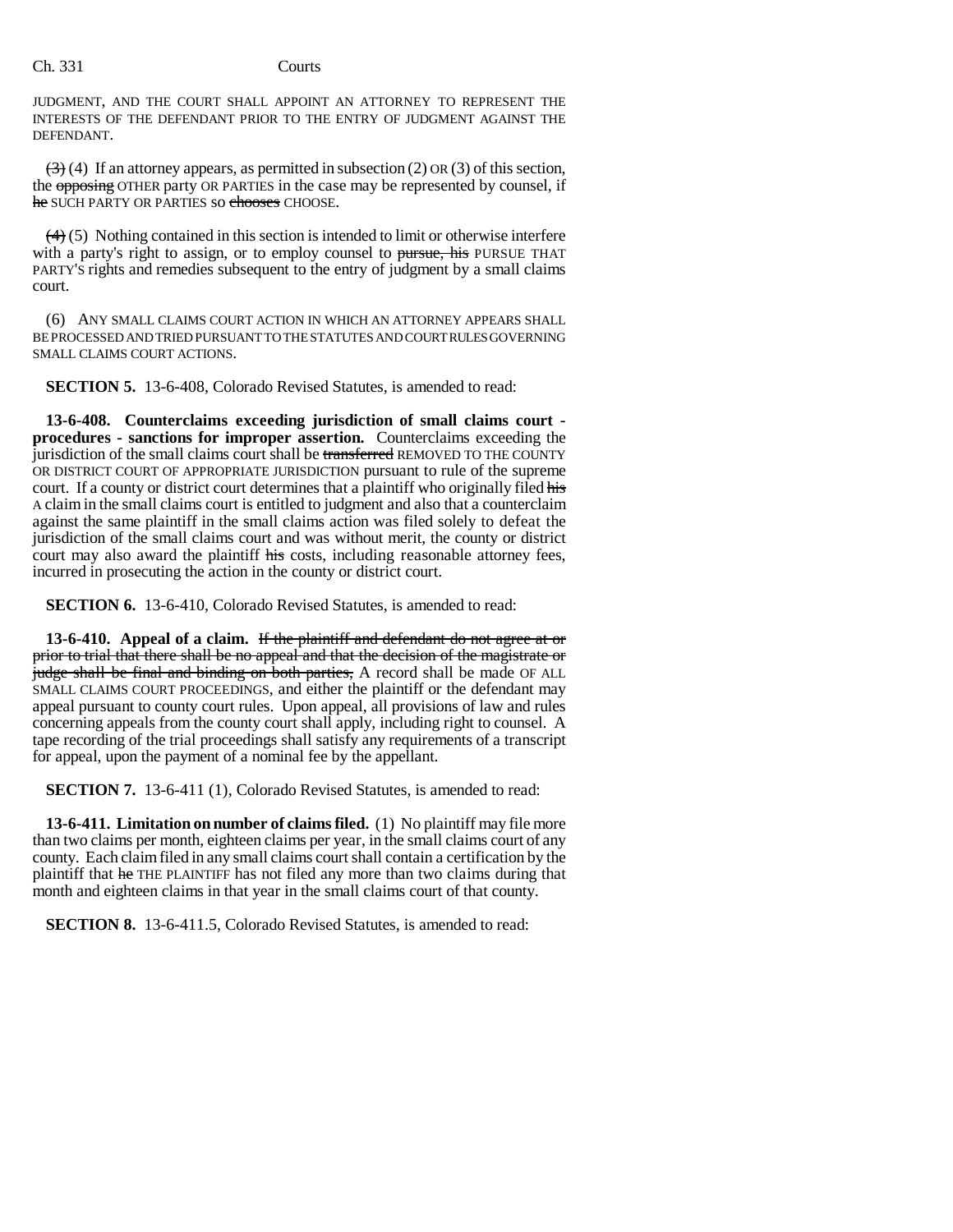### Courts Ch. 331

**13-6-411.5. Place of trial.** (1) EXCEPT AS PROVIDED IN SUBSECTION (2) OF THIS SECTION, all actions in the small claims court shall be brought in the county in which the ANY defendant at the time of filing of the claim resides, is regularly employed, is a student at an institution of higher education, or has an office for the transaction of business.

(2) ACTIONS TO ENFORCE RESTRICTIVE COVENANTS AND ACTIONS ARISING UNDER PART 1 OF ARTICLE 12 OF TITLE 38,C.R.S., INCLUDING, BUT NOT LIMITED TO, ACTIONS INVOLVING CLAIMS FOR THE RECOVERY OF A SECURITY DEPOSIT OR FOR DAMAGE TO PROPERTY ARISING FROM A LANDLORD-TENANT RELATIONSHIP, MAY BE BROUGHT IN THE COUNTY IN WHICH THE DEFENDANT'S PROPERTY THAT IS THE SUBJECT OF THE ACTION IS SITUATED.

(3) IF A DEFENDANT APPEARS AND DEFENDS A SMALL CLAIMS ACTION ON THE MERITS AT TRIAL, SUCH DEFENDANT SHALL BE DEEMED TO HAVE WAIVED ANY OBJECTION TO THE PLACE OF TRIAL PERMITTED UNDER THIS SECTION.

**SECTION 9.** 13-6-415, Colorado Revised Statutes, is amended to read:

**13-6-415. Service of process.** Every defendant shall be notified that an action has been filed against him THAT DEFENDANT in the small claims court either by certified mail, return receipt requested, or by personal service of process, as provided by the rules of procedure for the small claims court. The clerk of the small claims court shall collect, in advance, the fee provided for in section 13-32-104 (1) (i) for each service of process attempted by certified mail.

**SECTION 10.** 13-32-101 (1) (c) (II) and (1) (c) (III), Colorado Revised Statutes, are amended to read:

**13-32-101. Docket fees in civil actions - support registry fund created repeal.** (1) At the time of first appearance in all civil actions and special proceedings in all courts of record, except in the supreme court and the court of appeals, and except in the probate proceedings in the district court or probate court of the city and county of Denver, and except as provided in subsection (2) of this section and in sections 13-32-103 and 13-32-104, there shall be paid in advance the total docket fees, as follows:

(c) (II) The general assembly hereby declares that docket fees for actions filed in the small claims division of the county court should reflect the range of the monetary jurisdictional limit established for such actions and that such fees should promote access to the courts and reflect appropriate contributions from litigants using the court system based on the money judgment sought in an action. The general assembly hereby declares that it is appropriate to establish docket fees for the small claims division of the county court as follows:

(A) When the money judgment sought BY THE PLAINTIFF in an action filed in the small claims division of the county court is five hundred dollars or less, a plaintiff third-party plaintiff, or a party filing a cross claim or counterclaim shall pay a fee of eight NINE dollars, and a defendant FILING AN ANSWER WITHOUT A COUNTERCLAIM in such an action shall pay a fee of four FIVE dollars.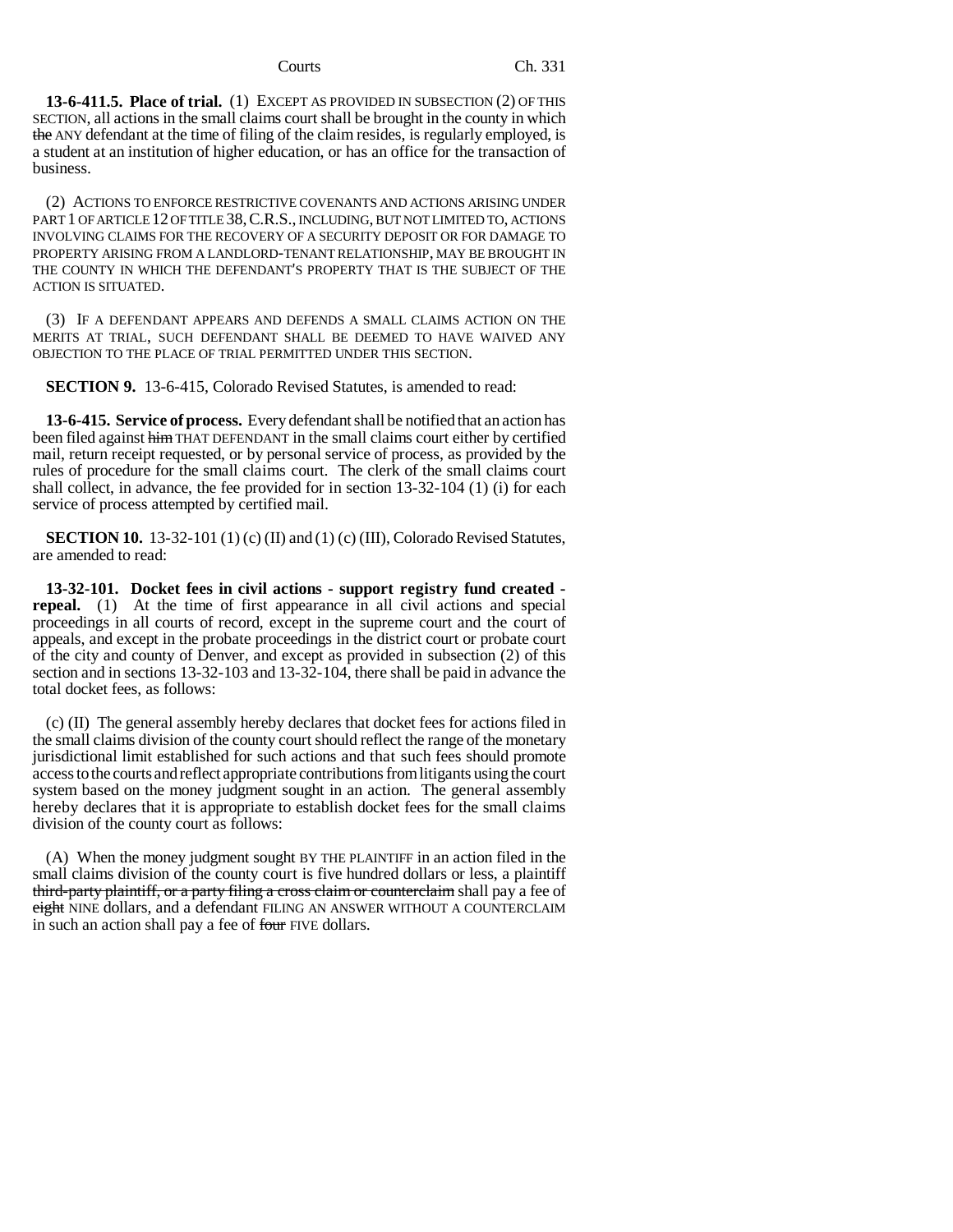### Ch. 331 Courts

(B) When the money judgment sought in an action filed in the small claims division of the county court exceeds five hundred dollars and is no more than two thousand SEVEN THOUSAND FIVE HUNDRED dollars, a plaintiff third-party plaintiff, or party filing a cross claim or counterclaim shall pay a fee of sixteen TWENTY-THREE dollars, and a defendant FILING AN ANSWER WITHOUT A COUNTERCLAIM in such an action shall pay a fee of eleven FIFTEEN dollars.

(C) When the money judgment sought in an action filed in the small claims division of the county court exceeds two thousand dollars and is no more than three thousand five hundred dollars, a plaintiff, third-party plaintiff, or party filing a cross claim or counterclaim shall pay a fee of twenty-five dollars, and a defendant in such an action shall pay a fee of twenty-one dollars.

(D) When the money judgment sought in an action filed in the small claims division of the county court exceeds three thousand five hundred dollars and is no more than five thousand dollars, a plaintiff, third-party plaintiff, or party filing a cross claim or counterclaim shall pay a fee of forty-two dollars, and a defendant in such an action shall pay a fee of thirty-eight dollars.

(III) If any person A DEFENDANT files AN ANSWER WITH a counterclaim in an action in the small claims division of the county court, the fee for such ANSWER AND counterclaim under subparagraph  $(H)$  of this paragraph  $(c)$  is either the fee for a counterclaim based upon SHALL BE TEN DOLLARS UNLESS the amount of the money judgment sought in the action COMPLAINT or the fee for a counterclaim based upon the amount of the counterclaim, whichever fee is greater COUNTERCLAIM EXCEEDS FIVE HUNDRED DOLLARS AND IS NO MORE THAN SEVEN THOUSAND FIVE HUNDRED DOLLARS, IN WHICH CASE THE FEE FOR THE ANSWER AND COUNTERCLAIM SHALL BE TWENTY DOLLARS.

**SECTION 11.** 13-6-104 (1) and (2), Colorado Revised Statutes, are amended to read:

**13-6-104. Original civil jurisdiction.** (1) On and after January 1, 1991, the county court shall have concurrent original jurisdiction with the district court in civil actions, suits, and proceedings in which the debt, damage, or value of the personal property claimed does not exceed ten FIFTEEN thousand dollars, including by way of further example, and not limitation, jurisdiction to hear and determine actions in tort and assess damages therein not to exceed ten FIFTEEN thousand dollars. The county court shall also have jurisdiction of counterclaims in all such actions when the counterclaim does not exceed ten FIFTEEN thousand dollars.

(2) The county court shall have concurrent original jurisdiction with the district court in actions to foreclose liens pursuant to article 20 of title 38, C.R.S., and in cases of forcible entry, forcible detainer, or unlawful detainer, except when such cases involve the boundary or title to real property and except as provided in section 13-40-109. Judgment in the county court for rent, damages on account of unlawful detention, damages for injury to property, and damages incurred under article 20 of title 38, C.R.S., under this subsection (2) shall not exceed a total of ten FIFTEEN thousand dollars, exclusive of costs and attorney fees, nor shall the county court on and after January 1, 1991, have jurisdiction if the monthly rental value of the property exceeds ten FIFTEEN thousand dollars.